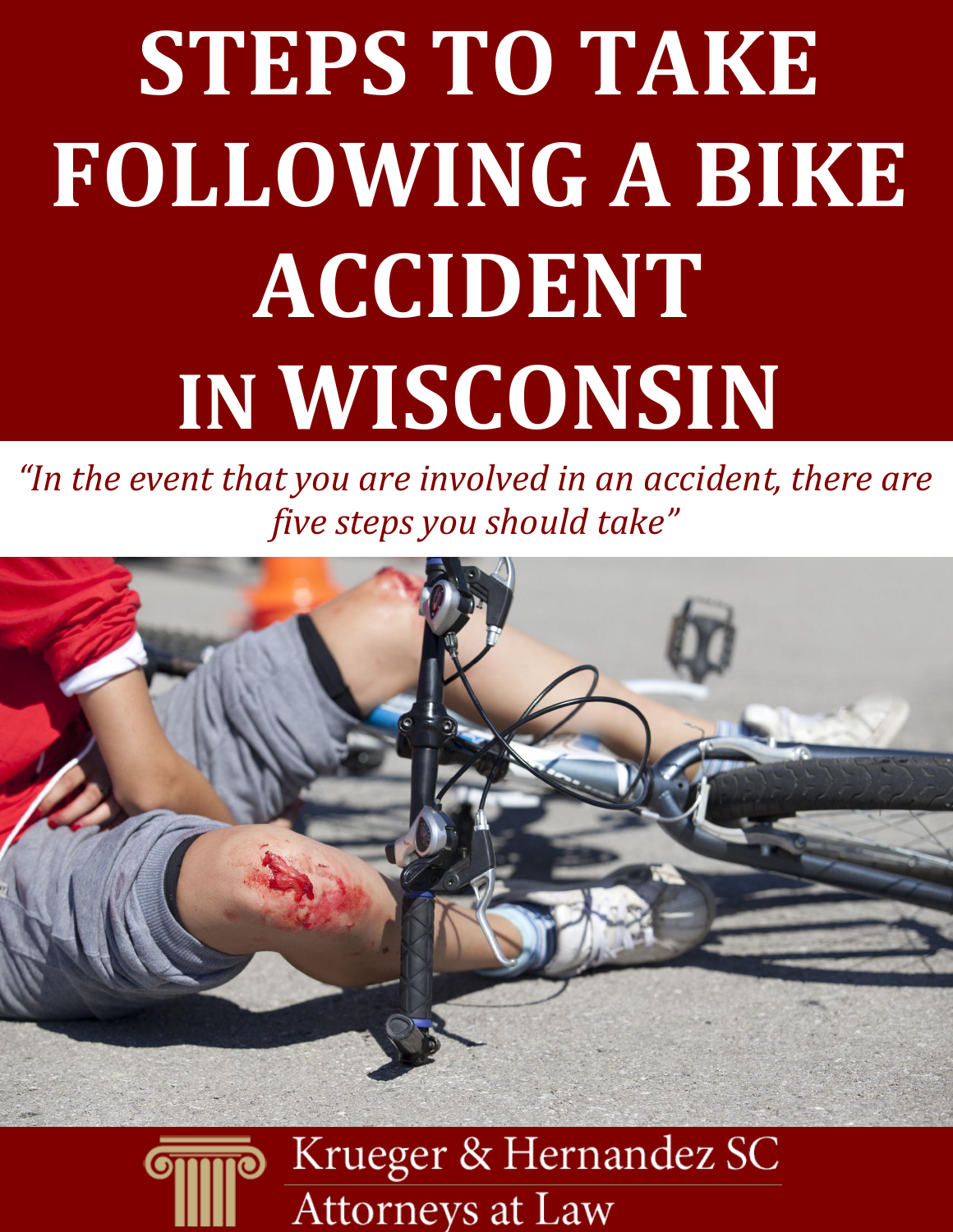

As a bicyclist, there is no better feeling than taking to the road. No matter if you are riding for fun or on your way to a particular destination, the time you spend in the saddle is sure to be enjoyable.

Of course, this joy can turn to pain if you are involved in an accident. While some accidents are the result of an error by the bicyclist, others are caused by the negligence of a motor vehicle driver.

Although you never want to think about being involved in an accident with a motor vehicle, this should always be in the back of your mind. This will ensure that you do whatever you can to remain safe, including wearing the appropriate safety gear.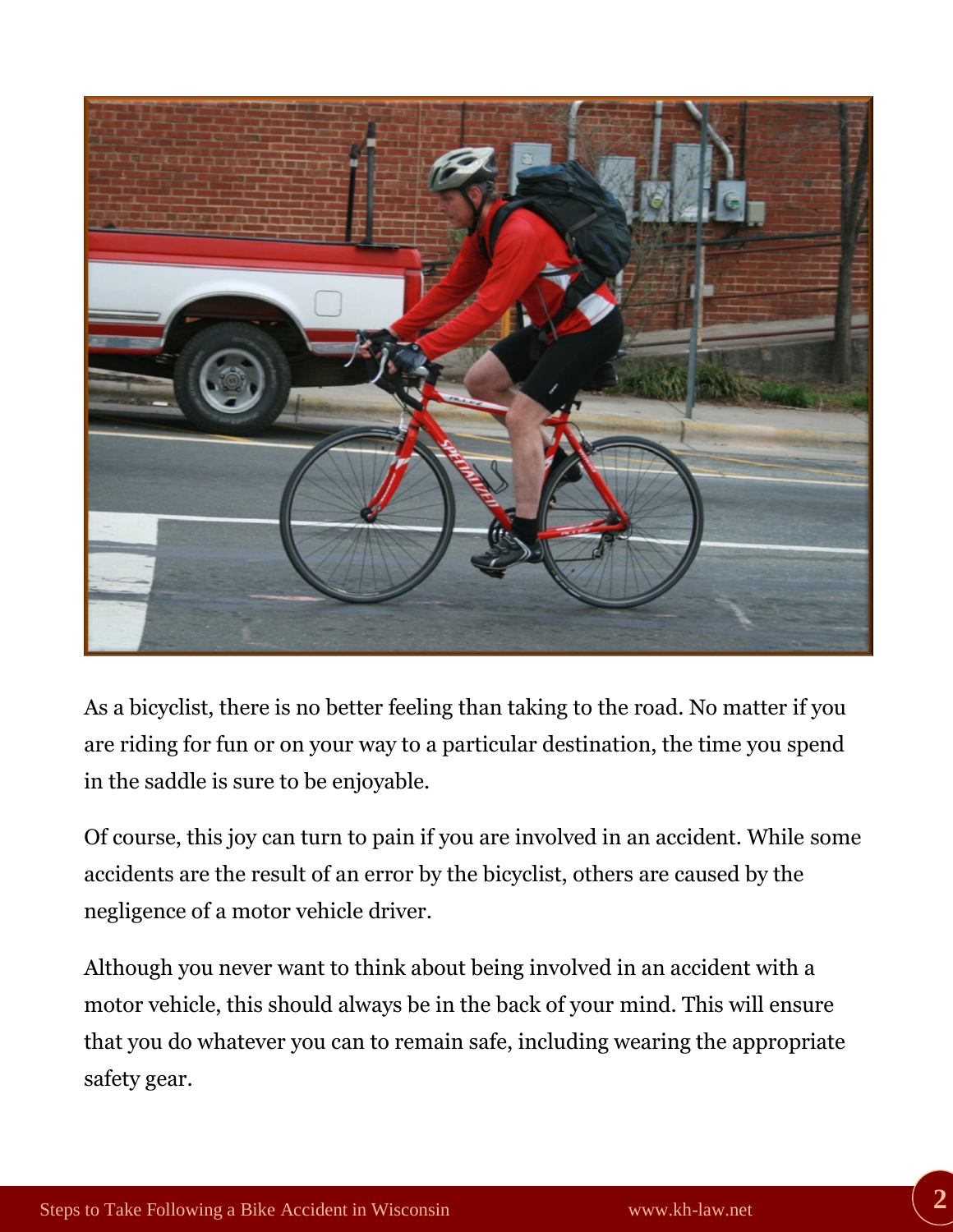## **In the event that you are involved in an accident, there are five steps you should take:**

1. Stay put while police and emergency medical professionals make their way to the scene. Even if you feel good enough to get up and leave, you never want to take this action. In most cases, the bicyclist will be injured, which means that waiting for medical attention is of



utmost importance. Along with this, it gives you a chance to speak with police, making sure they know what happened.

2. Explain your side of the story, while also making sure police include it in the accident report. The police may take a statement from the driver of the vehicle, forgetting that you have the right to explain the details of the accident as well. This may not sound like a big deal, but if you file a lawsuit down the road it will be.

3. Document your injuries. From the first bit of medical attention you receive until the last, you should closely track what you are going through. This means writing down every doctor visit, including what happens, while also holding onto medical records. This information can always be searched for down the road, but it is better for you to keep detailed records upfront so that nothing gets lost.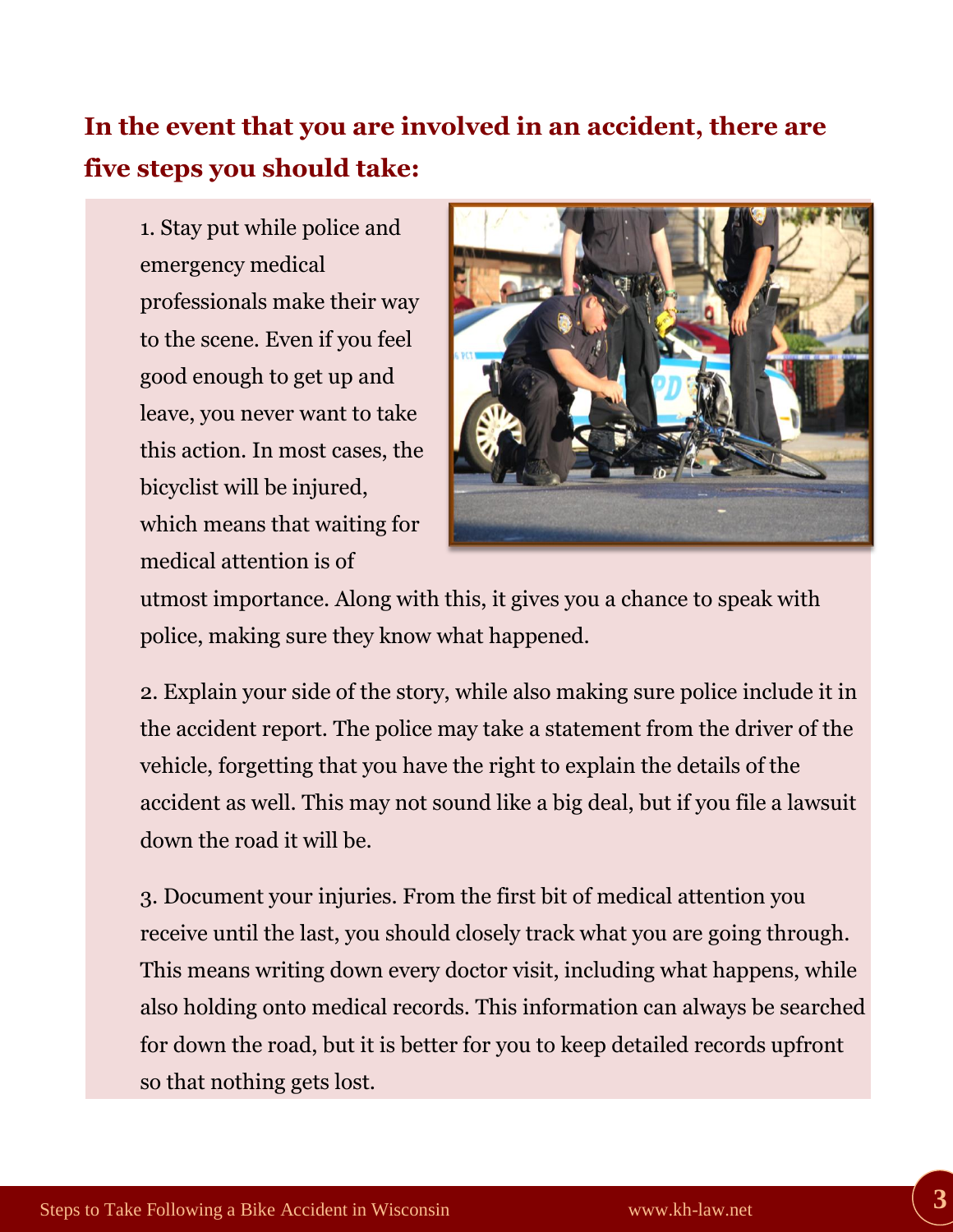4. Take the time to recover. After a bicycle accident, especially one in which a driver was negligent, you will feel a variety of emotions, including anger. You will be angry at the person for hitting you, and angry that you are on bed rest (and not on your bike). This is natural, but you don't want to let it get the best of you.

There will come a time when you are able to resume your normal life.

5. Consult with a personal injury attorney. You have rights as a bicyclist, but with complex laws in place you will need legal assistance to make sure they are protected. Find a personal injury attorney with bicycle accident experience, as this will give you confidence moving forward.

Note: as tempting as it may be to communicate directly with an insurance company, especially one that is offering you a payment, you should never do so. You could say the wrong thing or sign something that will prohibit you from receiving the compensation you deserve. Let your attorney handle all communication for you.

It is never a good thought, but the more time you spend on your bike the better chance there is that you could be involved in an accident. Even when you are being careful and obeying the rules of the road, others may not be doing the same.

In the event that you are involved in a bicycle accident, follow the five steps above. By doing so, you will ensure yourself of getting on the road to recovery while also receiving the compensation you deserve for your injuries and other damages. From there, you may be back on your bike soon enough.